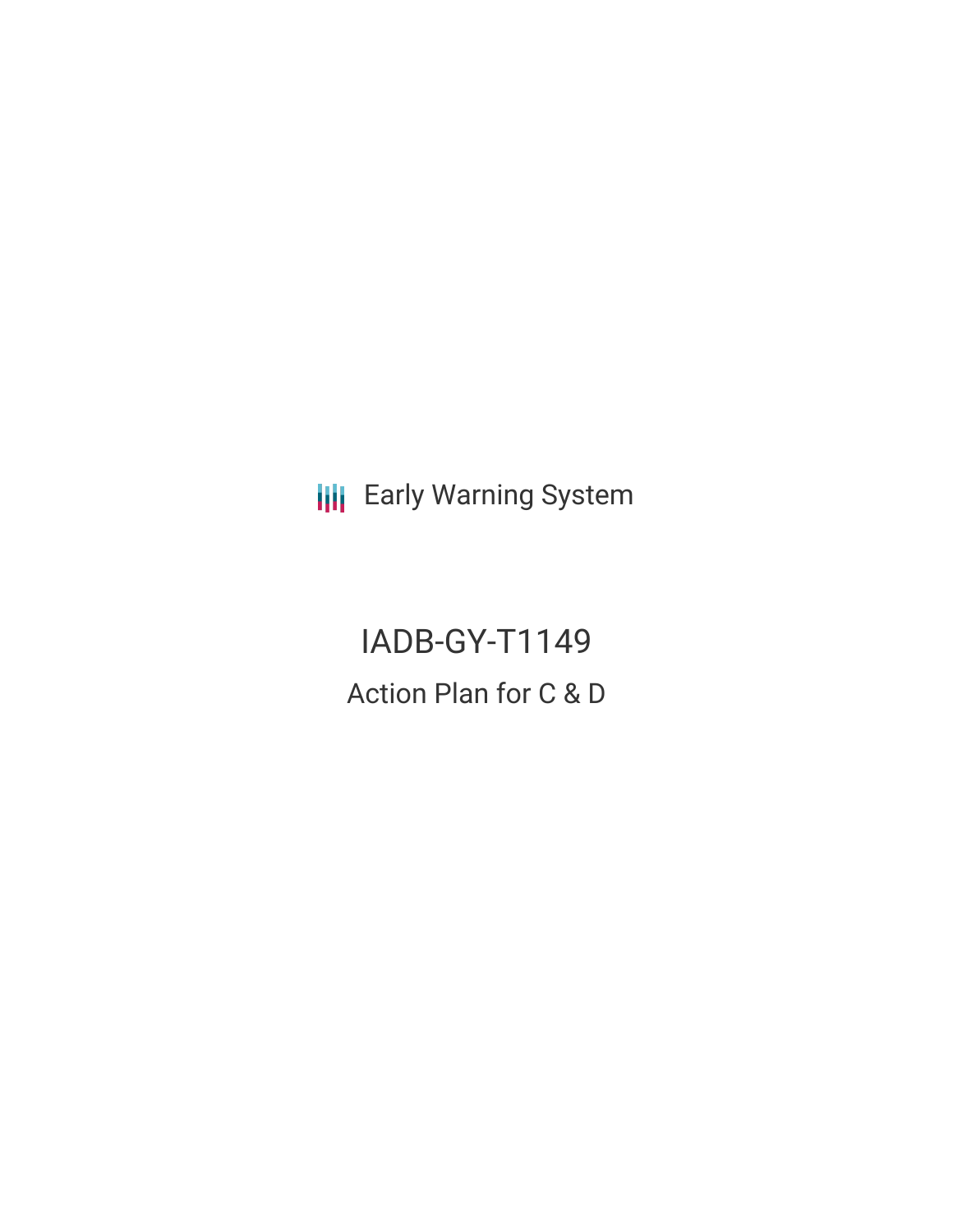

## **Quick Facts**

| <b>Countries</b>               | Guyana                                 |
|--------------------------------|----------------------------------------|
| <b>Financial Institutions</b>  | Inter-American Development Bank (IADB) |
| <b>Status</b>                  | Active                                 |
| <b>Bank Risk Rating</b>        | U                                      |
| <b>Voting Date</b>             | 2018-01-02                             |
| <b>Borrower</b>                | Government of Guyana                   |
| <b>Sectors</b>                 | <b>Technical Cooperation</b>           |
| <b>Investment Type(s)</b>      | Grant                                  |
| <b>Investment Amount (USD)</b> | $$0.50$ million                        |
| <b>Grant Amount (USD)</b>      | $$0.50$ million                        |
| <b>Project Cost (USD)</b>      | \$ 0.50 million                        |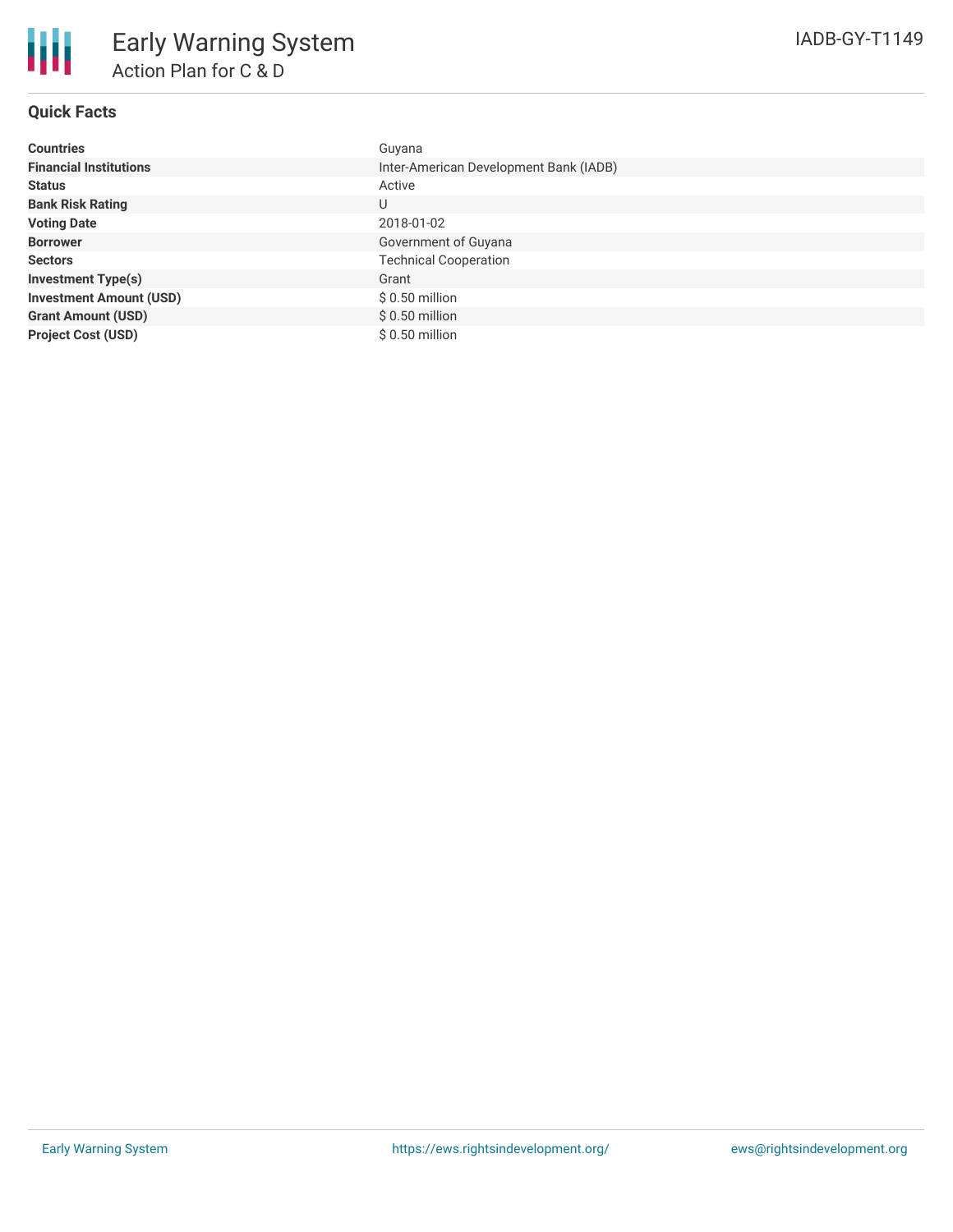

# **Project Description**

No project description at the time of disclousure.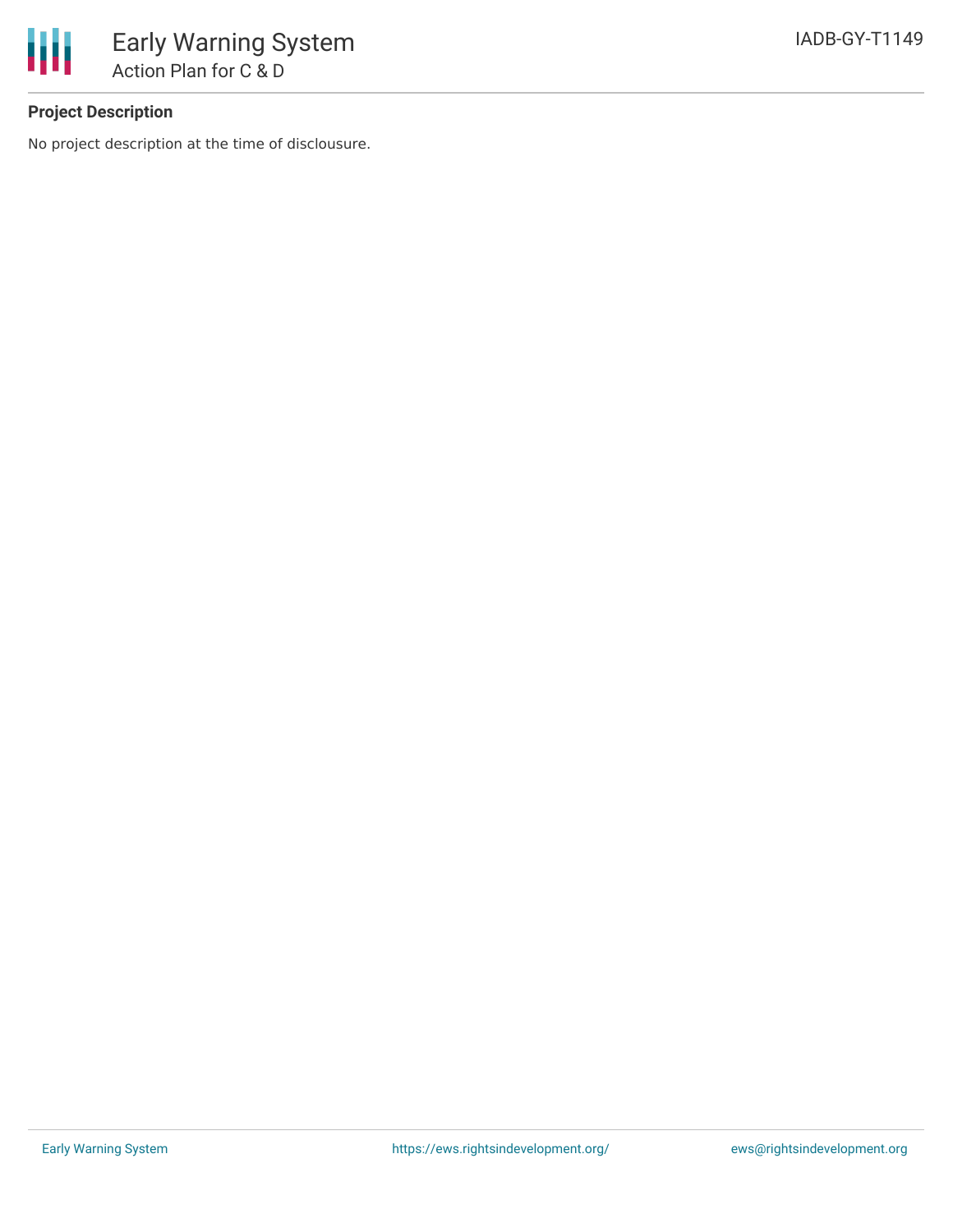### **Investment Description**

• Inter-American Development Bank (IADB)